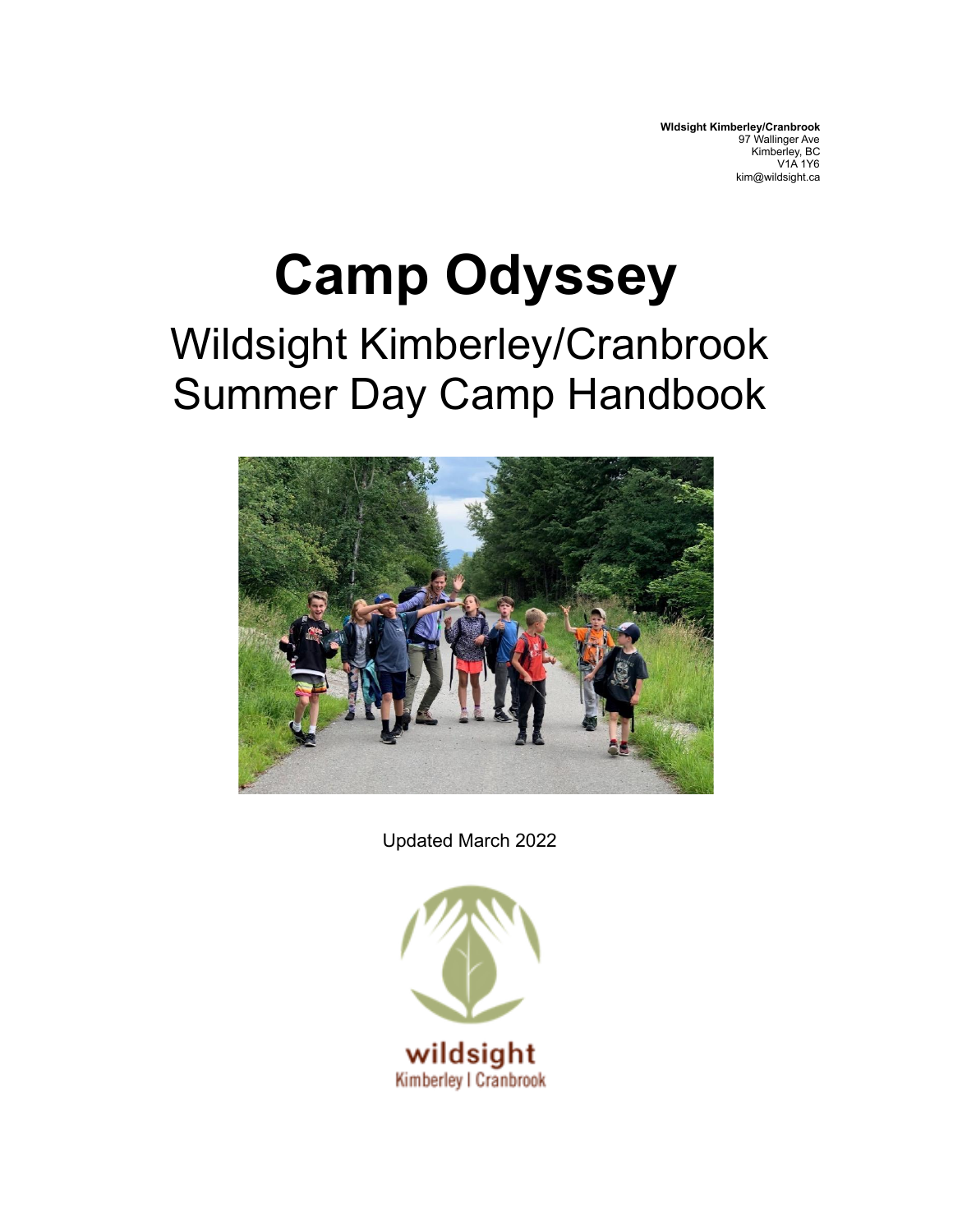# **Table of Contents**

| <b>Table of Contents</b><br>$\overline{2}$                                                    |   |
|-----------------------------------------------------------------------------------------------|---|
| Introduction                                                                                  | 2 |
| What is Camp Odyssey?                                                                         | 2 |
| Coordinator/Camp Lead                                                                         | 3 |
| A typical day at camp                                                                         | 4 |
| Terms & conditions<br>5                                                                       |   |
| Program fees                                                                                  | 5 |
| Registration and payment information                                                          | 5 |
| Refunds and cancellations policy                                                              | 5 |
| Health & safety policies                                                                      | 6 |
| Privacy policy                                                                                | 6 |
| Illness policy                                                                                | 6 |
| Medication administration policy                                                              | 7 |
| Food policies                                                                                 | 7 |
| Emergency procedures and first aid                                                            | 7 |
| <b>Risk Management 2</b>                                                                      | 8 |
| Our safety principles include:                                                                | 9 |
| Some of the risks inherent to Camp Odyssey and outdoor play include, but are not limited to:9 |   |
| Preparing for camp: supply list<br>12                                                         |   |
| Communication<br>15                                                                           |   |
| 15<br>Thank you for taking the time to read through our handbook                              |   |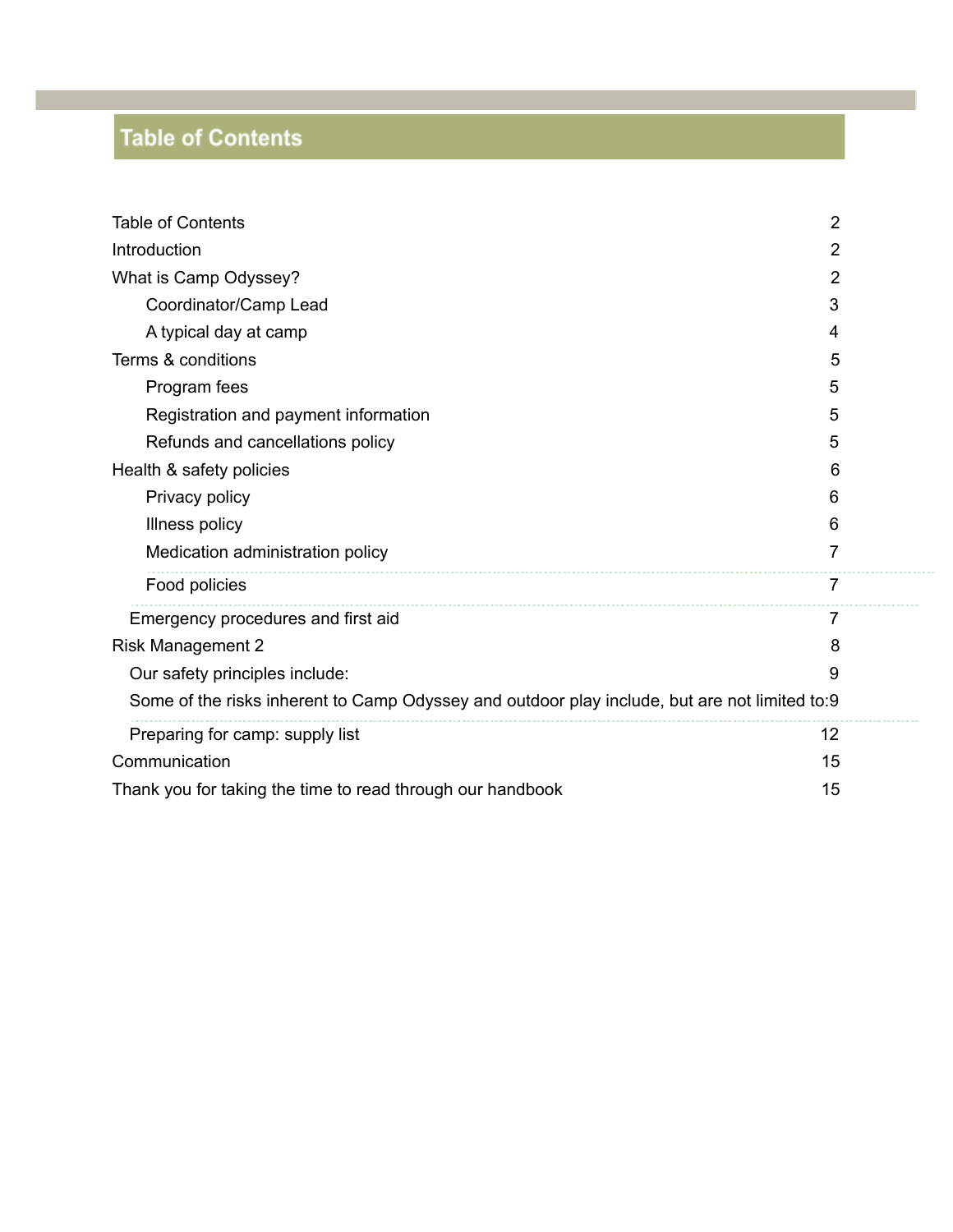## **Introduction**

The following handbook provides an overall guideline to the Camp Odyssey summer day camp program to ensure that you and your child get the most fun and excitement possible from the experience. Please read this information carefully and share important details with your child to ensure that they understand what the instructors expect from campers and what items your child should bring along with them.

## **What is Camp Odyssey?**

Camp Odyssey is a chance for children aged 5-12 to get outside, explore, be active, and have fun in the outdoors! Hiking and nature exploration is the focus of this camp, but there will be plenty of time for free play and creativity. Activities may include gardening, wilderness survival skills, forts, splash park, crafts, and games! We will be spending most of the day outside and we cannot stress enough how important it is for your child to be dressed appropriately for the weather conditions.

- Regular Hours
	- o 9:00 am to 3:30 pm
- Facilities
	- o Camp Odyssey runs in two communities and for two age groups. Locations vary accordingly
	- o Kimberley ages 7-12:
		- Drop off from 8:45am 9am at the Kimberley Independent School (73 101 Ave, Kimberley, BC V1A 1A5)
		- Pick up from 3:15pm 3:30pm at the Kimberley Splash Park on Rotary Drive
	- o Kimberley ages 5-8:
		- Drop off from 8:45-9am at Lions Park in Marysville
		- Pick up from 3:15-3:30 at Lions Park in Marysville
	- o Cranbrook ages 7-12:
		- Drop off from 8:45am 9am at Cranbrook Alliance Church (1200 Kootenay St N, Cranbrook, BC, V1C 5X1)
		- Pick up from 3:15pm 3:30pm at Cranbrook Alliance Church (1200 Kootenay St N, Cranbrook, BC, V1C 5X1)
- Contact Information
	- $\circ$  For camp-related communications, please email Camp Coordinator, Kim Urbaniak at [kim@wildsight.ca](mailto:kim@wildsight.ca)
	- o In the case of an emergency, or during camp hours, Kim can be reached at 250-427-9745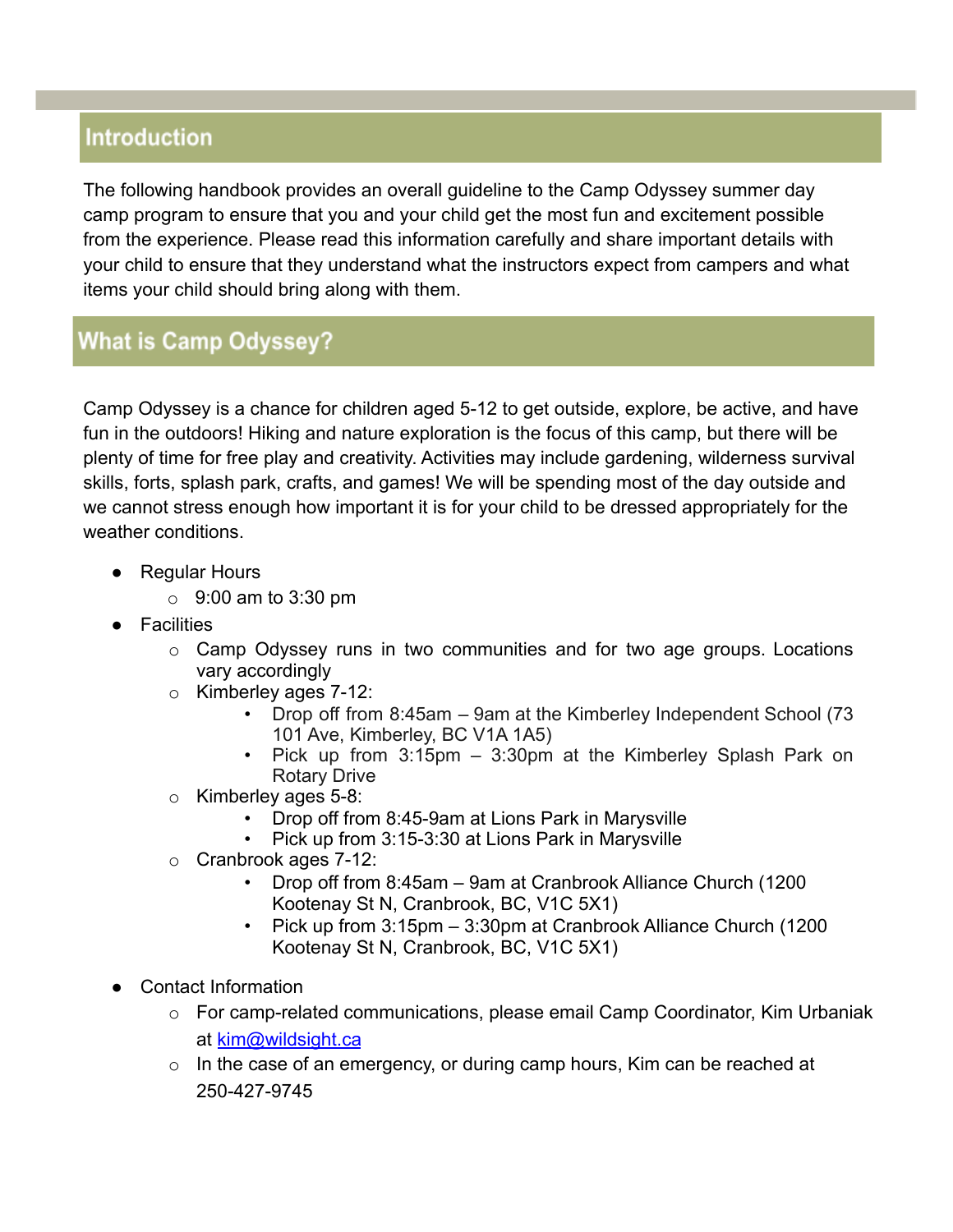o Wildsight Kimberley/Cranbrook office: 250-427-2535, [kimcran@wildsight.ca](mailto:kimcran@wildsight.ca)

#### <span id="page-3-0"></span>**Coordinator/Camp Lead**

The program coordinator is hired for their experience and expertise in outdoor experiential education, their passion for the environment, and experience working with youth. The coordinator must have first aid training and have cleared a vulnerable sector screening (indepth criminal reference screening) with the RCMP.

Kim Urbaniak (Ms Kim) is the Camp Odyssey Lead Instructor and Coordinator. Kim dreamt up Camp Odyssey in 2019 and has had support from various other experienced educators throughout the years.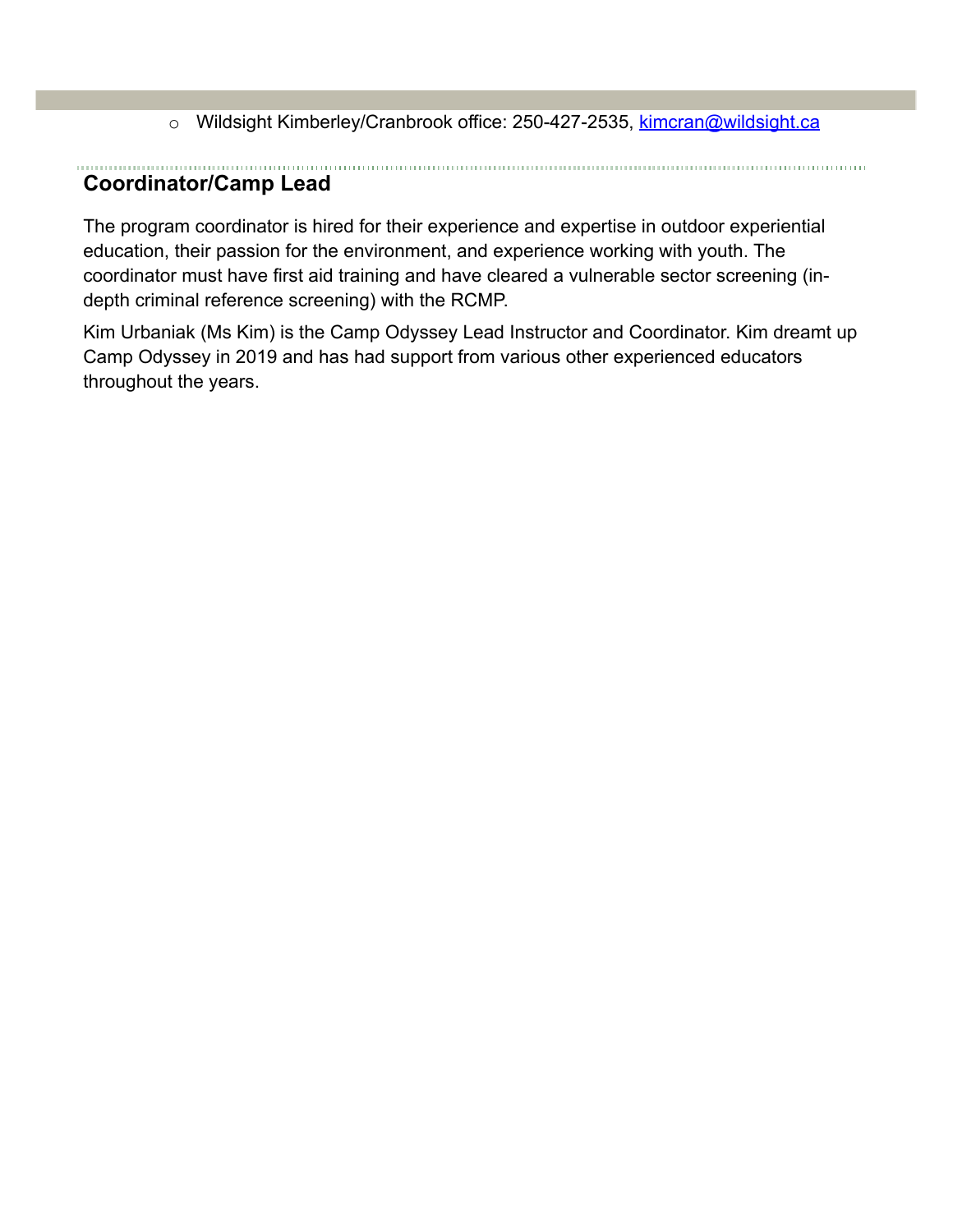#### <span id="page-4-0"></span>**A typical day at camp**

While we will have different activities planned for each camp, we do have a general schedule for our day. Program blocks could be hiking time, planned activities, group games, crafts, or child lead activities.

| 8:45-9:00 am     | Camper arrival and sign in                   |
|------------------|----------------------------------------------|
| $9:00-9:30$ am   | Free play / self directed activities         |
| 9:30-10:00 am    | Opening circle and snack                     |
| $10:00$ am       | Morning program block / walk to Nature Park  |
| 12:00 pm         | Lunch                                        |
| 12:30 pm         | Afternoon program block                      |
| 2:00-2:15 pm     | Snack                                        |
| $3:00-3:15$ pm   | Arrive at pick up location                   |
| $3:15 - 3:30$ pm | Closing circle and free play until departure |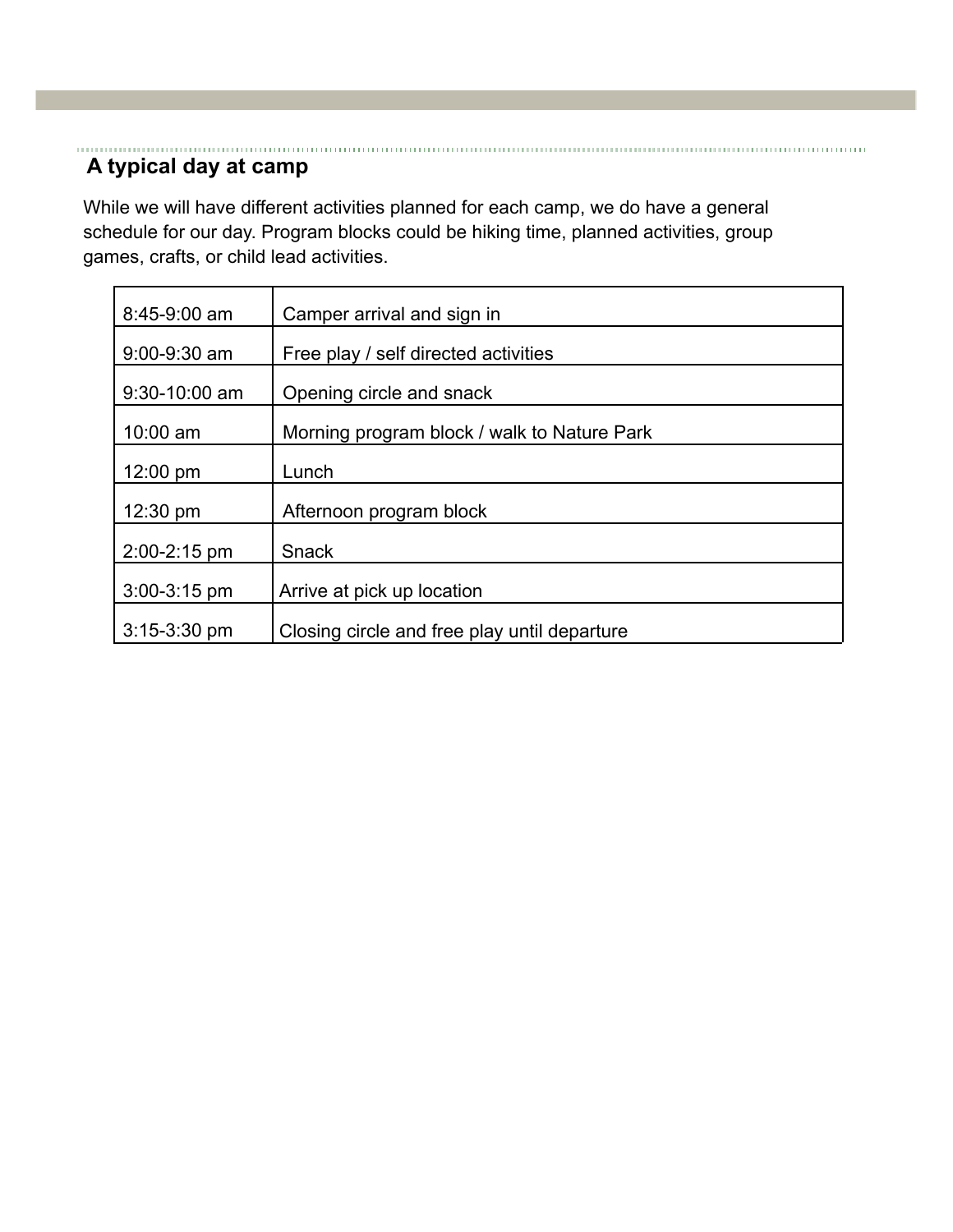# **Terms & conditions**

## <span id="page-5-0"></span>**Program fees**

- Weekly rates are
	- (5 days) \$270 per participant (includes Wildsight t-shirt)
	- (4 days) \$215 per participant (includes Wildsight t-shirt)
- Single day rate is \$55 per participant

#### <span id="page-5-1"></span>**Registration and payment information**

- In order to participate in Camp Odyssey, registration forms must be completed in full and payment must be received in full before the program begins.
- Wildsight Waiver forms must also be completed (printed and signed) and returned directly to the Camp Leader on or before the program begins.
- All links and forms can be found on the Camp Odyssey website: [www.wildsight.ca/camp](http://www.wildsight.ca/camp)

#### <span id="page-5-2"></span>**Refunds and cancellations policy**

- Please understand that Wildsight Kimberley/Cranbrook is a non-profit organization and Camp Odyssey operates on a minimal budget as a service for the community.
- A \$15 fee will be deducted from all refunds unless a program is cancelled due to insufficient registrations, in which case a full refund will be given.
- Full refunds (minus the \$15 fee) can be available if cancellation is requested with 7 or more days notice. No refund will be issued for cancellations 6 days or less in advance of the Monday of the camp week booked.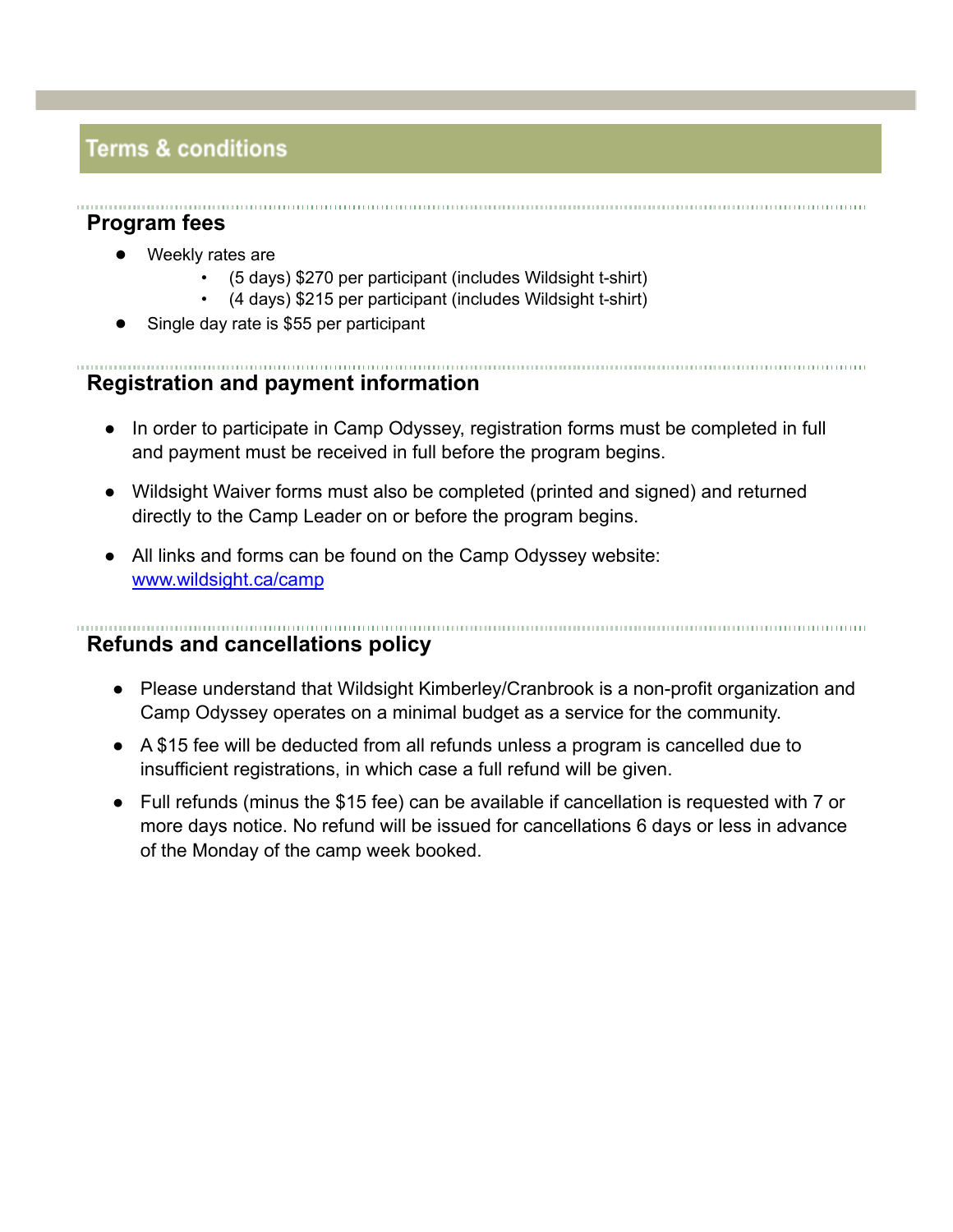# **Health & safety policies**

## <span id="page-6-0"></span>**Privacy policy**

Wildsight Kimberley/Cranbrook takes the privacy of its members seriously and we have taken steps to protect it. Any personal data shared with us, including photographic images, will be processed strictly in accordance with privacy legislation and will be used for the purposes that you have consented to. We will not share details with third parties without consent, except where we are legally compelled or obligated to do so. Please note that where consent is given to share images on the internet, they can be viewed worldwide including countries where Canadian data protection law does not apply.

Please contact us if you have any questions or concerns about protecting the privacy of the information you provide.

## <span id="page-6-1"></span>**Illness policy**

In the following cases, we ask that participants (including children, parents, staff, guest speakers, and volunteers) stay home from day camp for at least 24 hours after their last symptom has subsided:

- Temperature over 101 degrees F or 38.3 degrees C
- Vomiting
- Diarrhea (watery, profuse stools)

Should the above-mentioned situations arise while at day camp, the affected participants will be asked to return home.

Participants affected by communicable diseases including but not limited to measles, chicken pox, mumps, flu, strep throat, viral pneumonia, conjunctivitis (pink-eye), etc., are asked to stay home from day camp until their health care provider (i.e. naturopath, doctor, nurse, etc.) has communicated that it is safe for them to attend. Any outbreak of communicable disease will be communicated to parents via email.

Head lice is not considered a communicable disease but rather an annoying condition which spreads rapidly. If a participant is affected by head lice or nits are present we ask that you:

● Contact staff immediately so that other families can be informed (the affected individuals will remain anonymous)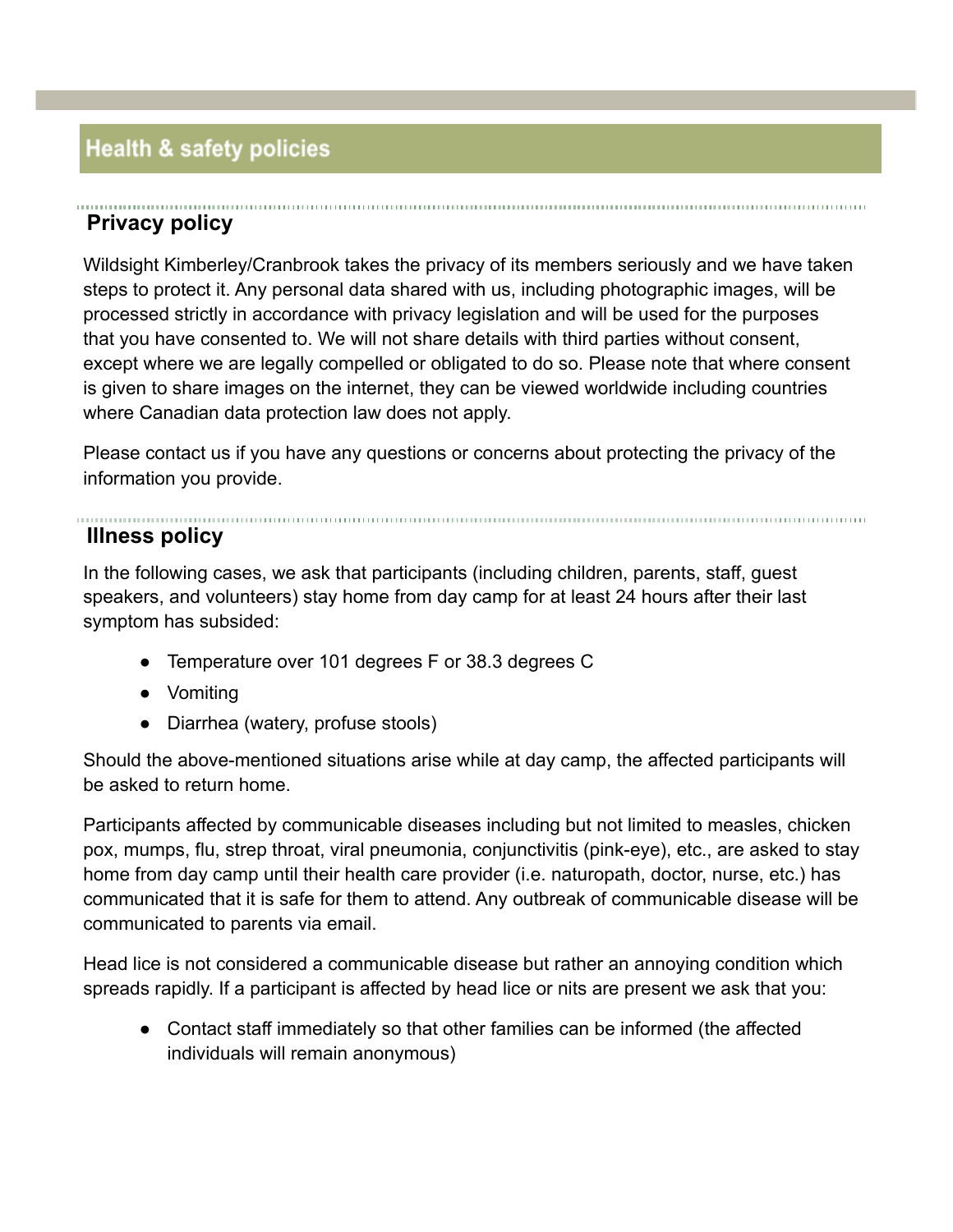## <span id="page-7-0"></span>**Medication administration policy**

Parents/guardians are to indicate any and all necessary medications in the registration package. Parents/guardians are to bring all medications to day camp and notify staff. Appropriate administration (participant/parent/staff) will be discussed and determined on a case-by-case basis.

## <span id="page-7-1"></span>**Food policies**

## **Nut-Free Zone**

Due to the prevalence of life-threatening nut allergies, we ask that participants refrain from bringing nuts to day camp. Soy and sunflower seed substitutes for nut butters are welcome. Since camp is located in public space, we cannot guarantee that they are nut free.

#### **Snack-Sharing**

In addition, we ask that participants do not share or trade snacks, as this ensures the health, safety, and happiness of the community.

#### **Litter-Less Lunches**

We encourage participants to try to bring a litter-less lunch. At the same time, we ask that parents/caregivers consider the size/weight/safety of the containers in which their child's snacks are packed. At day camp we seek to empower even our youngest participants to carry their own snacks and water bottles on our adventures, which is totally possible with small containers.

#### **Hand Washing and Drinking Water**

Participants will be asked to wash their hands with soap and water or use an appropriate alternative (such as hand sanitizer) if in the field before and after eating and after using the bathroom. Water refills will not be available at all locations, particularly in the Kimberley Nature Park and Cranbrook Community Forest. Please pack sufficient water for the full day.

## <span id="page-7-2"></span>**Emergency procedures and first aid**

Wildsight Kimberley/Cranbrook has written emergency procedures with which all educators and volunteers are familiar. A copy of the procedures, including camper emergency contact information, is carried by the Coordinator at all times. Every camp leader is first aid trained and carries a first aid kit and bear spray.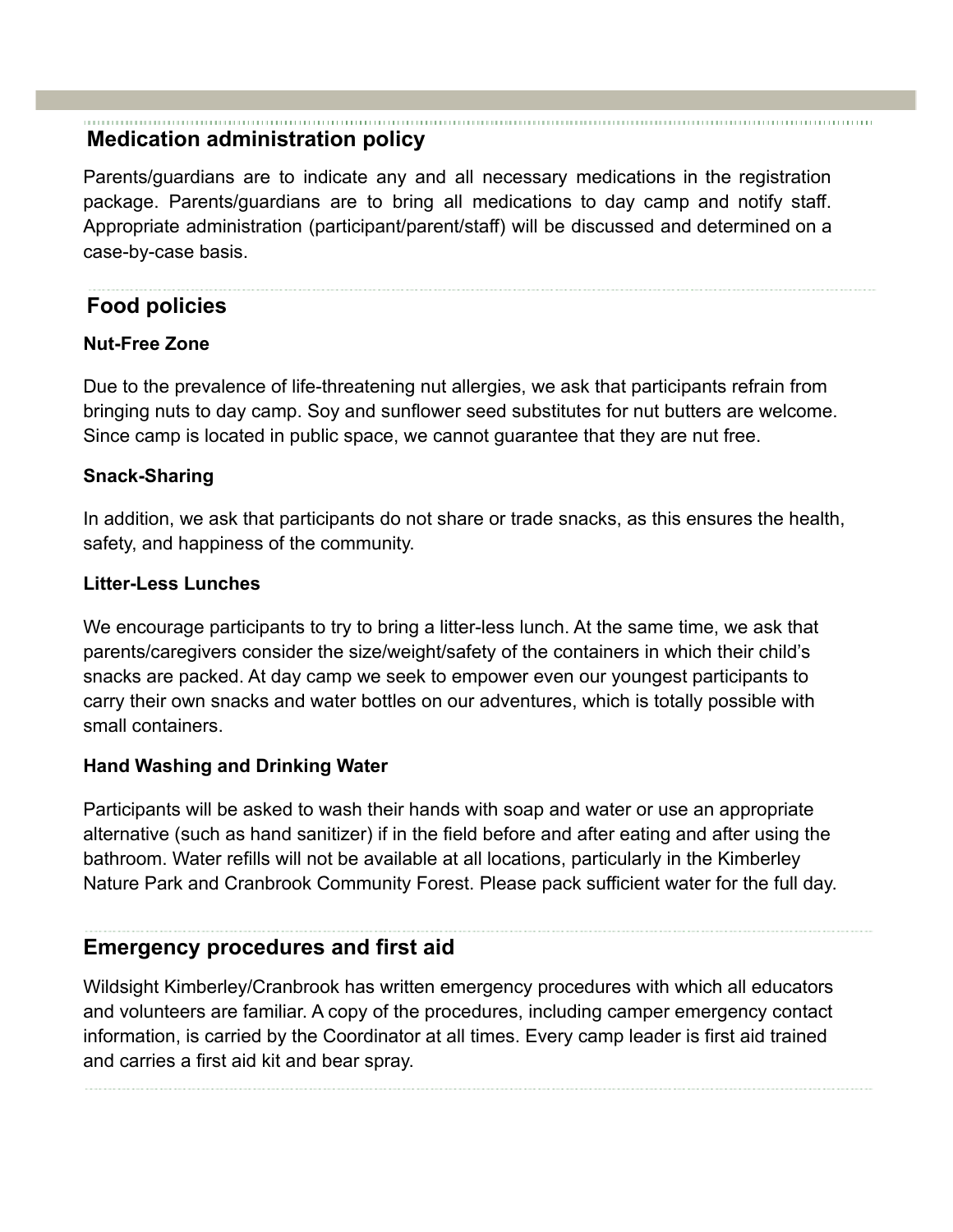## **Risk Management 2**

### **Definition**

Risk is an inherent and an integral part of nature day camp and indeed of healthy child development. Risky Play can be defined as "a thrilling and exciting activity that involves a risk of physical injury, and play that provides opportunities for challenge, testing limits, exploring boundaries and learning about the risks of injury" (Little and Wyver, 2008).

Camp Odyssey Coordinator and Leaders endeavour to co-assess and co-manage risk with participants. We believe this to be an essential skill for children to acquire and for adults to support. By embracing physical, emotional, and social risk taking we provide an environment for children where they feel in control, capable and trusted to make decisions for themselves.

#### **Risk Assessment**

The Coordinator and volunteers implement dynamic risk assessments every day, based on need, as we visit various natural sites and determine suitability of the site for the goals of the lesson and safety of the children. The following risk assessments are conducted:

- seasonal risk assessments
- activity or experience risk assessments
- daily risk assessments

#### **Activities**

When we are assessing risks in an area or related to an activity, we are always balancing the benefits with the risks, as we guide the children toward safe behavior in nature. During day camp, children may partake in perceived 'risky' activities including, but not limited to:

- Hiking off trail
- Playing with sticks
- Throwing rocks
- Climbing trees and rocky outcrops
- Digging in the soil
- Tasting edible plants
- Making a fire
- Exploring in and around a body of water
- Using tools to build, create and explore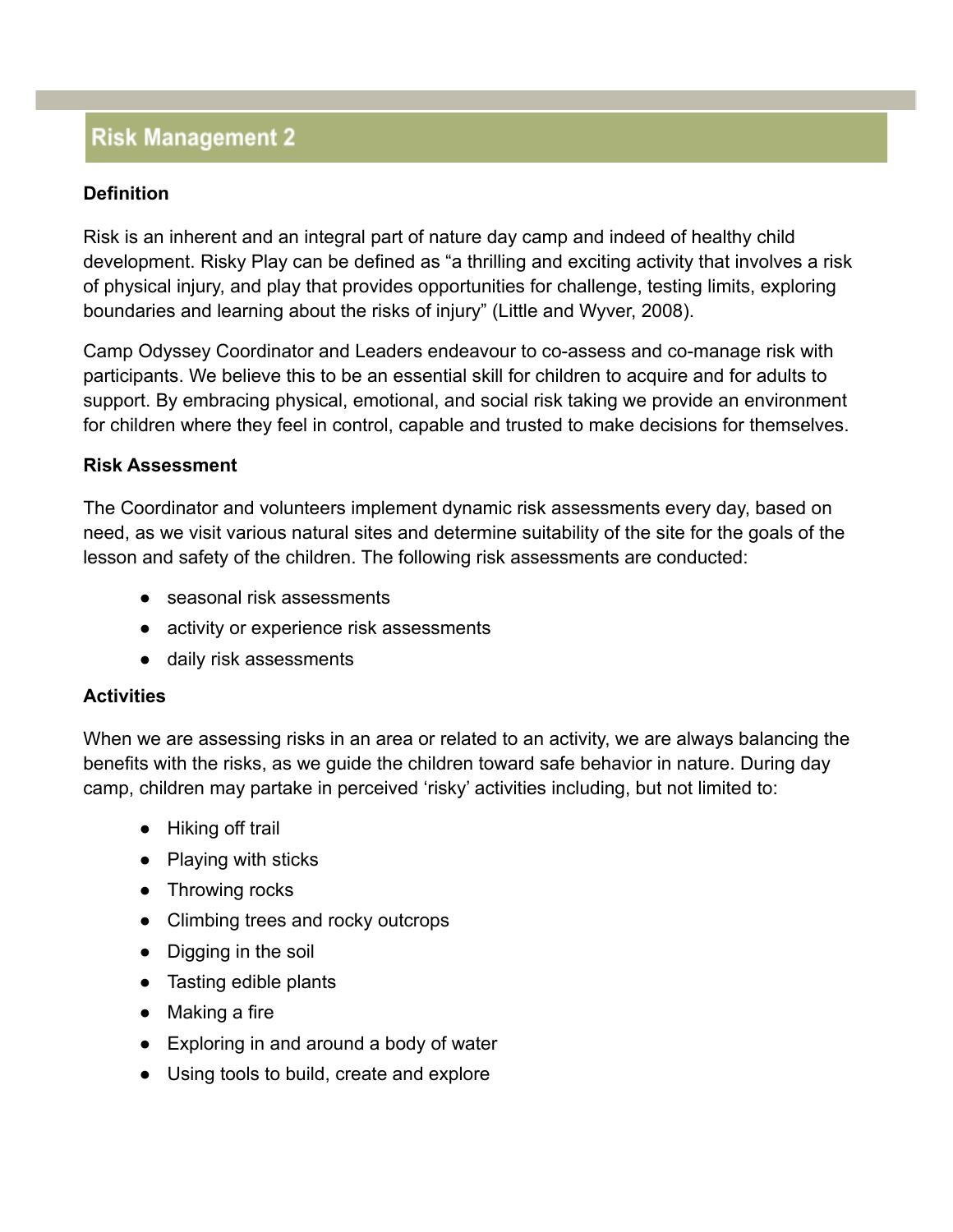#### **Safety in nature**

Instructors and volunteers are provided with safety training, policies and procedures. These measures create an environment and culture that takes safety seriously and uses a proactive approach to risk management. Participants and leaders actively play a role in personal and group safety.

#### <span id="page-9-0"></span>**Our safety principles include:**

- Constantly assess risk as conditions change (dynamic risk assessment)
- Set up a safe space with boundaries and safety guidelines
- Observe the children's interactions with each other and with nature
- Spot the children during more challenging physical activities
- Gently quide the children to safer activities if required
- Head counts are carried out throughout the day, especially before and after transitions to different sites
- Two-way communication will be maintained by the Coordinator and volunteers assisted with cell phones
- In depth seasonal trail checks-looking for dangerous conditions
- Weather and environmental safety including- teaching students about hydration, application of sunscreen and insect repellent, changing of wet clothes
- Educating campers on safe water ways practices; such as safety equipment needed, and guidelines for safe water way play

If we feel that the children's play is becoming dangerous, we will redirect the children and remind them that it is important to stay safe outdoors. If your child gets a bump, scratch, or a bruise, we will provide necessary first aid and let you know at the end of the day.

#### <span id="page-9-1"></span>**Some of the risks inherent to Camp Odyssey and outdoor play include, but are not limited to:**

- Injuries from executing strenuous and demanding physical activities, possibly on uneven ground in the forest, swimming in a lake/creek
- Injuries from failing to properly use tools
- Injuries resulting from matches or fire
- Health problems relating to the sun and heat
- Contracting skin irritations
- The presence of wild animals and ticks
- Inclement weather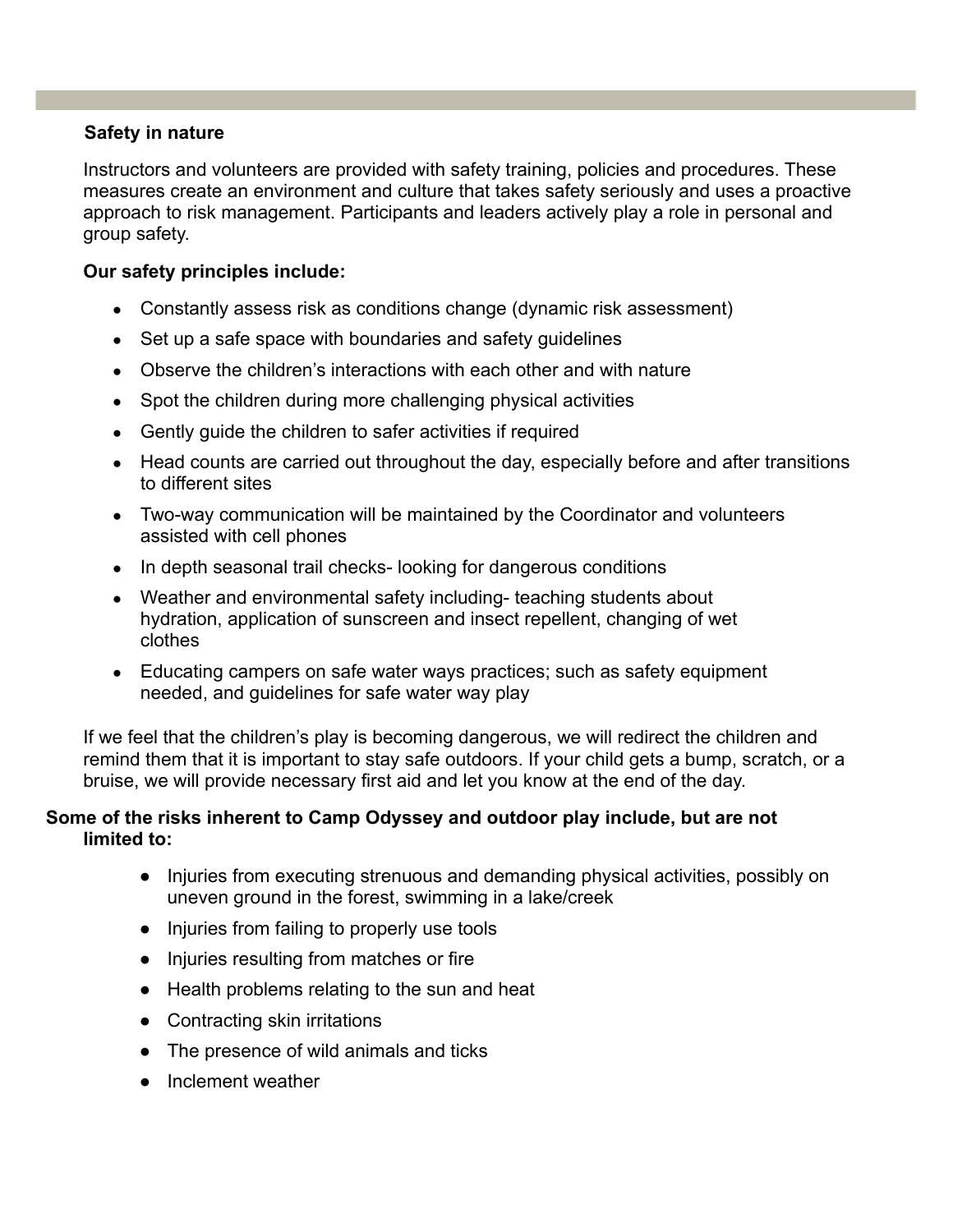#### **Procedures for tools used at camp**

Camp Odyssey may use tools that include but are not limited to carving knives, mallets, saws, and pruning shears. The use of tools gives children a great sense of accomplishment, authentic experiences and independence as well as develops confidence and self-esteem. Tool use also enhances gross, fine motor development and hand- eye coordination. Children learn to manage age-appropriate risks, use, safety and care of tools. Tools will be used only after instruction, following proper safety procedures, and with direct supervision to ensure the safe use of any tool.

#### **Adult : youth ratios**

At day camp, the ratio of unaccompanied school-aged children aged 5-12 to educator/volunteer is 7:1.

If your child requires one-on-one support in the classroom, with the help of an EA or support staff, then parents/guardian will be responsible for providing this support during day camp, at their own expense. We are unable to provide 1:1 child to educator ratios at day camp and we want every child to have the same opportunities and experiences available to them.

#### **Coordinator responsibilities**

The responsibilities of a day camp leader/volunteer are wide-ranging and include, but are not limited to, the following:

- Ensuring the physical safety of participants by co-assessing and co-managing risk with them on an ongoing basis such that all participants feel connected to and comfortable in the natural world
- Considering the social and emotional safety of participants, and endeavouring to foster a caring and respectful community so that the risk taking and question posing necessary for deep, inquiry-based learning can occur
- Modeling care and respect for the natural world
- Modeling the safe use of the tools and supplies
- Engaging with and closely observing campers following their lead during programming as well as the evolution of their interests, their questions, and struggles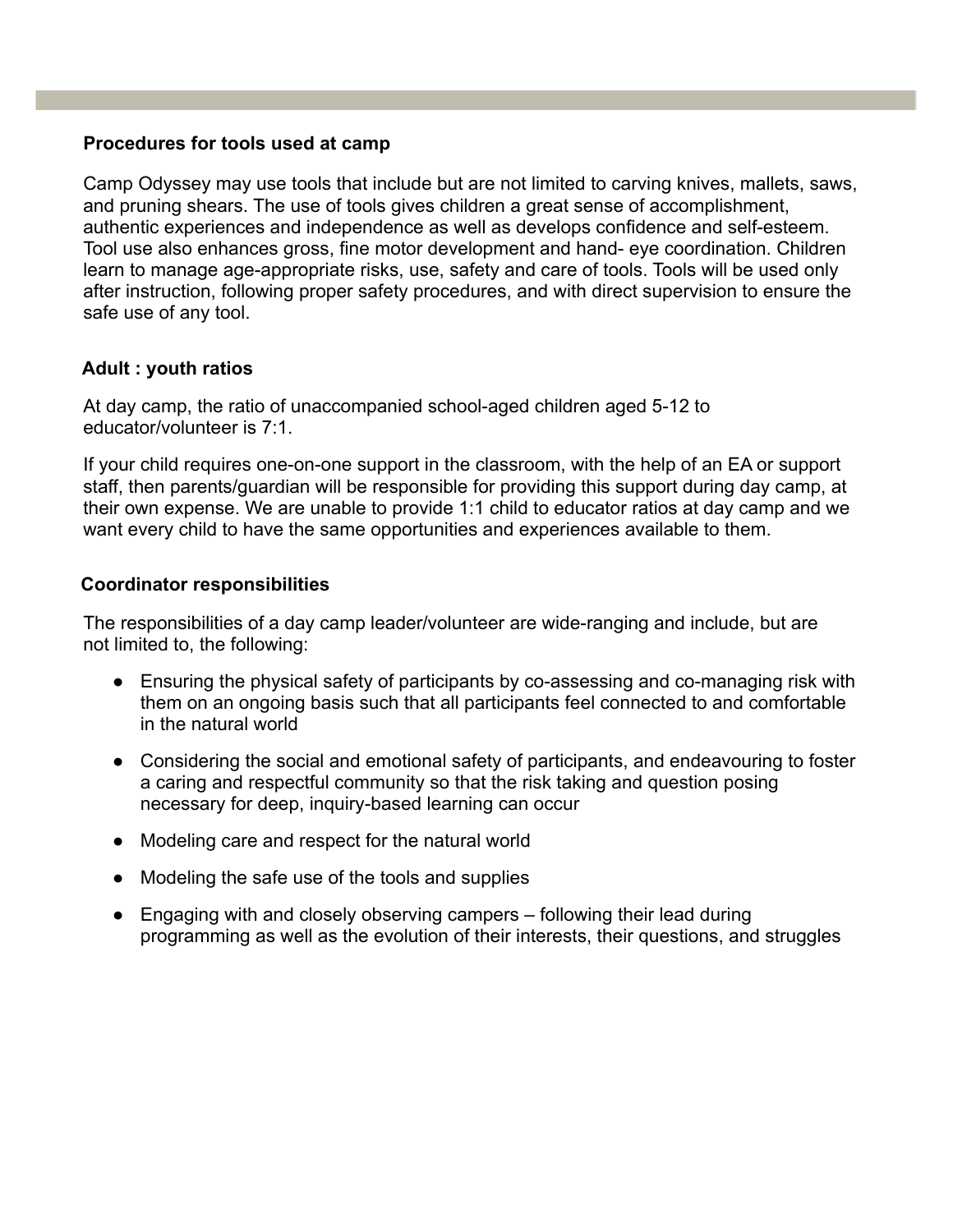#### **Behaviour guidelines**

Our goal is to ensure that Camp Odyssey is a positive experience for all our campers. Please inform staff ahead of time if your child has any special needs or considerations so that we can make your child's experience a positive one.

#### **Here are our Behaviour Principles:**

- o No Violence
- o Zero tolerance for bullying
- o Respect all living things
- o Respect diversity
- $\circ$  Respect all people yourself, your peers, your educators
- o Respect the learning environment
- $\circ$  Use things with care
- o Enjoy learning
- o Help others learn
- o Be prepared
- $\circ$  Listen and respond to safety instructions (i.e. coming back to educators when called if they are too far from the group, staying within boundaries and safe areas, etc.)

Our staff are trained to deal with mild to moderate behaviour issues as they occur. If issues arise with a camper's behaviour at day camp, including bullying of another participant, staff will separate the participants, communicate the issue with the participant's parent/guardian, and offer an opportunity for remedying the situation.

If a camper's behaviour proves to be an ongoing issue in relation to our behaviour principles, day camp staff will work with the family and the camper to develop a behaviour plan to help resolve the issue. In the rare case where this process is not successful, the camper may be asked to leave the program if their behaviour proves to be unsafe for themselves, the other campers, or the staff.

If your child is severely misbehaving or is verbally or physically abusing or bullying another camper or instructor, or should their behaviour be deemed unsafe for themselves or others, Wildsight Kimberley/Cranbrook reserves the right to expel or suspend a child from the program. In this event, a phone call home to parents/guardians will be made, the child will be asked to leave day camp immediately and no refund will be issued. This is only used in extreme circumstances when other children and instructors' safety is in danger.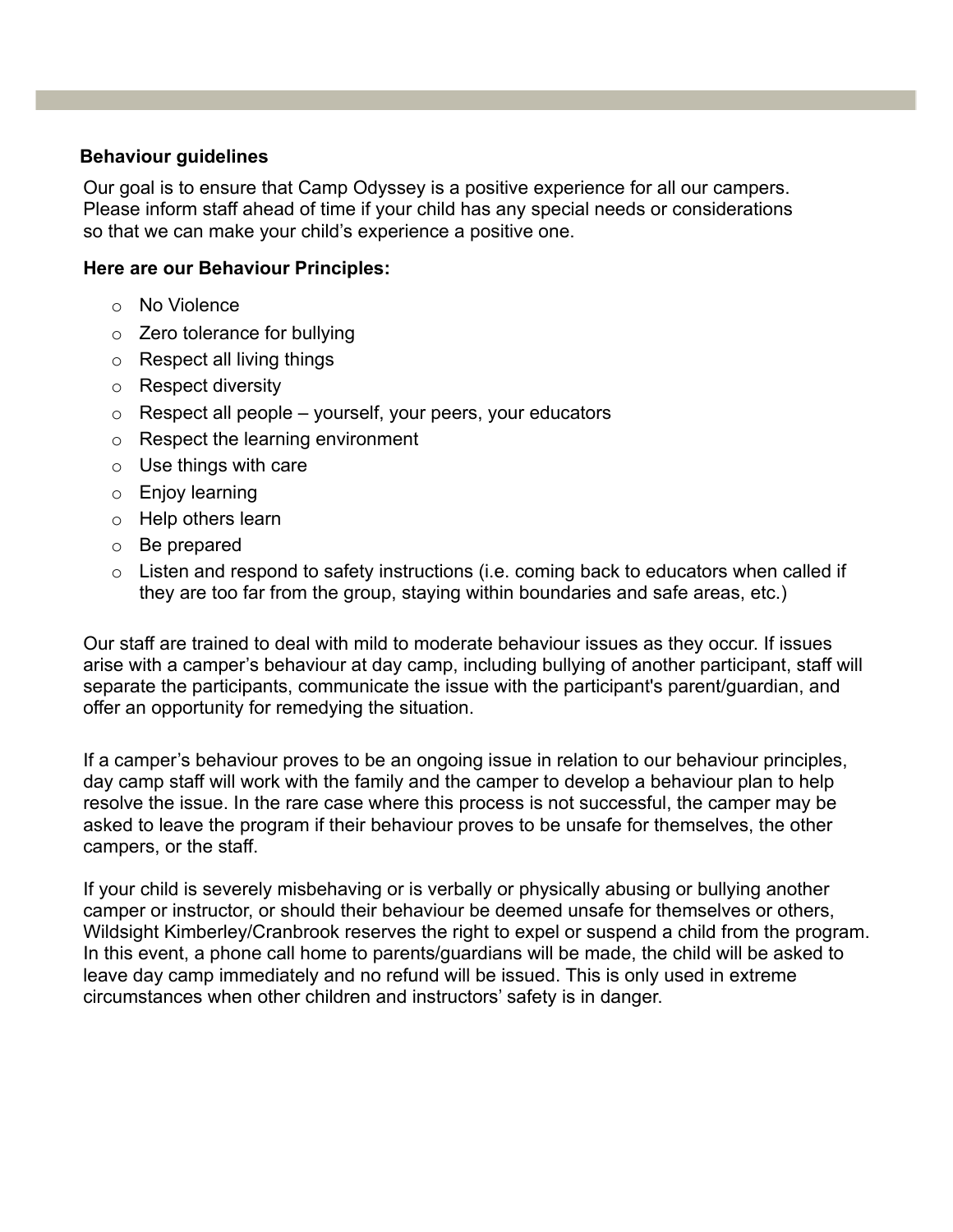## <span id="page-12-0"></span>**Preparing for camp: supply list**

Please pack the following well labeled items for our day camp adventures. Weather forecasts are helpful but often change, so plan accordingly.

- Backpack
- Nut free lunch and lots of snacks
	- o There will not be access to a microwave or refrigerator.
- Water bottles and drinks.
	- o Water refills will *not* be available through the day in the Kimberley Nature Park and Cranbrook Community Forest, please pack enough for your child(ren) to stay hydrated throughout the day.
- An extra change of clothes including socks and/or swim gear
- Rain gear (i.e. waterproof boots, pants, jacket, or one piece suit)
- Closed toed shoes suitable for hiking
- Sun hat
- Lightweight breathable clothing (i.e. cotton) that can get dirty
- Insect repellent and sunscreen
- We recommend the following things for visits to any natural area as seasonally appropriate:
	- o Long light coloured pants and long-sleeved shirts in lightweight fabric for breathability
	- o Closed-toed shoes
	- o Insect repellent
	- o Sunscreen and hat
	- o Checking thoroughly for ticks when you return home

**DO NOT BRING:** Gum or candy, electronics (including video games, iPods/MP3 players, cell phones, etc.), money, valuables, special belongings that may be lost or broken. Knives and multi- tools are only to be brought if/when requested and must be approved by a camp leader at drop off. These tools will be carried by a camp leader and only used during supervised tool time.

#### **Weather Tips**

We suggest that your child wear lightweight breathable fabrics such as cotton, and come prepared for the possibility of rain and cold wind. Children are encouraged to wear a hat at all times and have layers with them. Program activities may be altered to limit exposure to extreme weather conditions.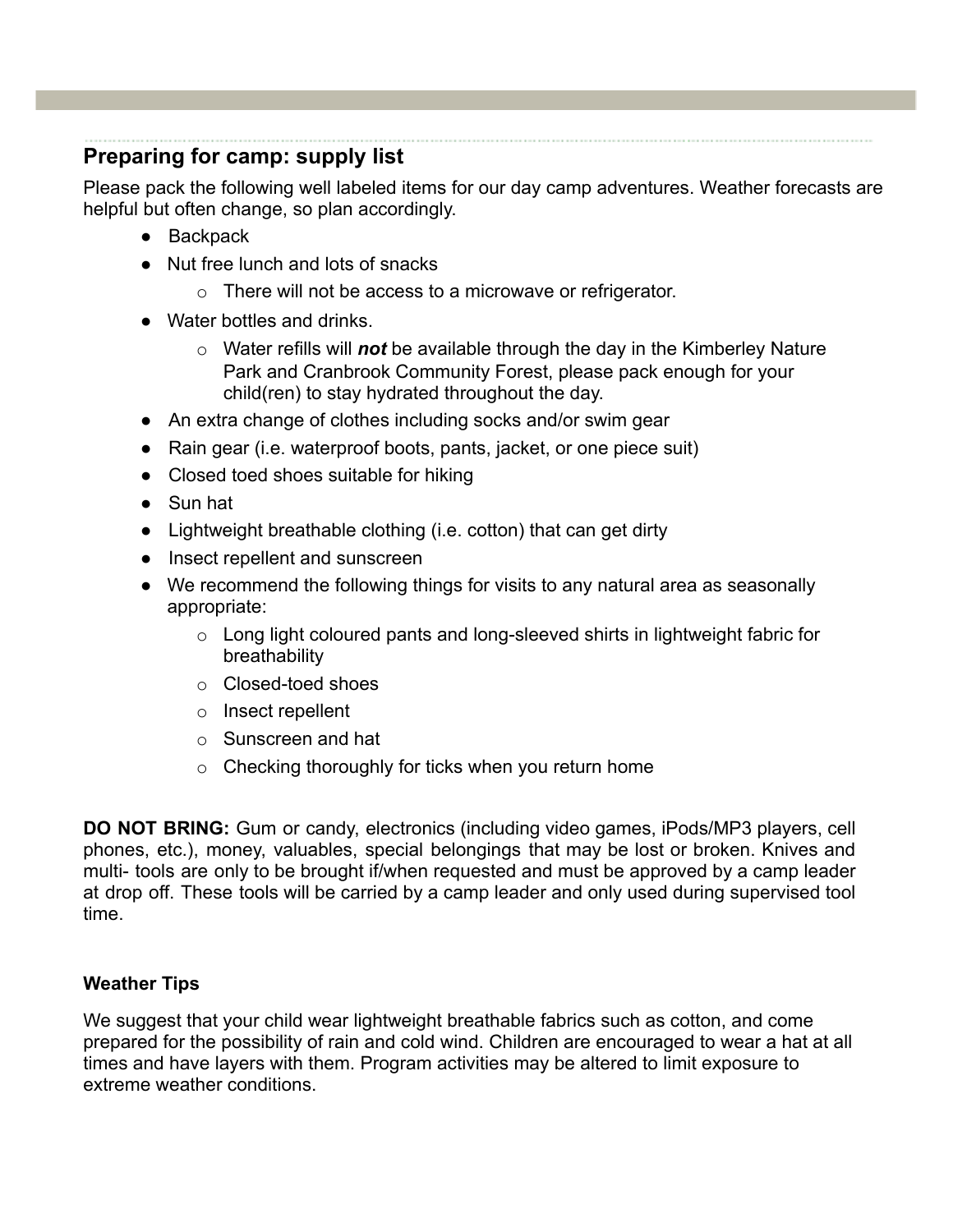#### **Sunscreen & bug spray**

Wildsight Kimberley/Cranbrook does not assist in applying sunscreen and/or bug spray to children. We ask that you apply and pack your own for your child, and that they know how to apply for themselves. Leaders do carry sunscreen and bug spray as part of our first aid kit, that can be shared if the situation requires.

#### **Lost items**

Wildsight Kimberley/Cranbrook is not responsible for any lost or stolen items while at camp. We encourage parents to label everything coming with your child to help ensure it ends up back home. Any items left at day camp will be placed in a Lost and Found, which will be available until the last day of camp. Any unclaimed items will be sent to the Thrift Store.

#### **Drop off & pick up time & location**

Camp Odyssey runs in two communities for two different age groups. Drop off and pick up locations vary. Drop offs and pick ups are not always the same location. This will be communicated a minimum of 48 hours before camp starts.

Children may be dropped off at day camp between 8:45-9:00 am. All children must be promptly picked up by a designated person between 3:15-3:30 pm.

For safety purposes, you must sign your child in each morning when they are dropped off. At pick up time a child will not be released into any adult's care until the child has been signed out.

#### **Drop off & pick up authorization**

Parents/guardians must notify Camp Odyssey staff in advance of who will be picking up their child(ren). We understand this may not always be the same person, and we want to keep your child safe. We always act in the best interests of the child if there is any confusion or uncertainty.

A camp participant will not be released to an individual:

- If a person appears intoxicated or impaired
- A family member/friend comes to pick up your child without written or verbal consent

The Coordinator and volunteers are legally responsible to protect the children in their care from any perceived risk.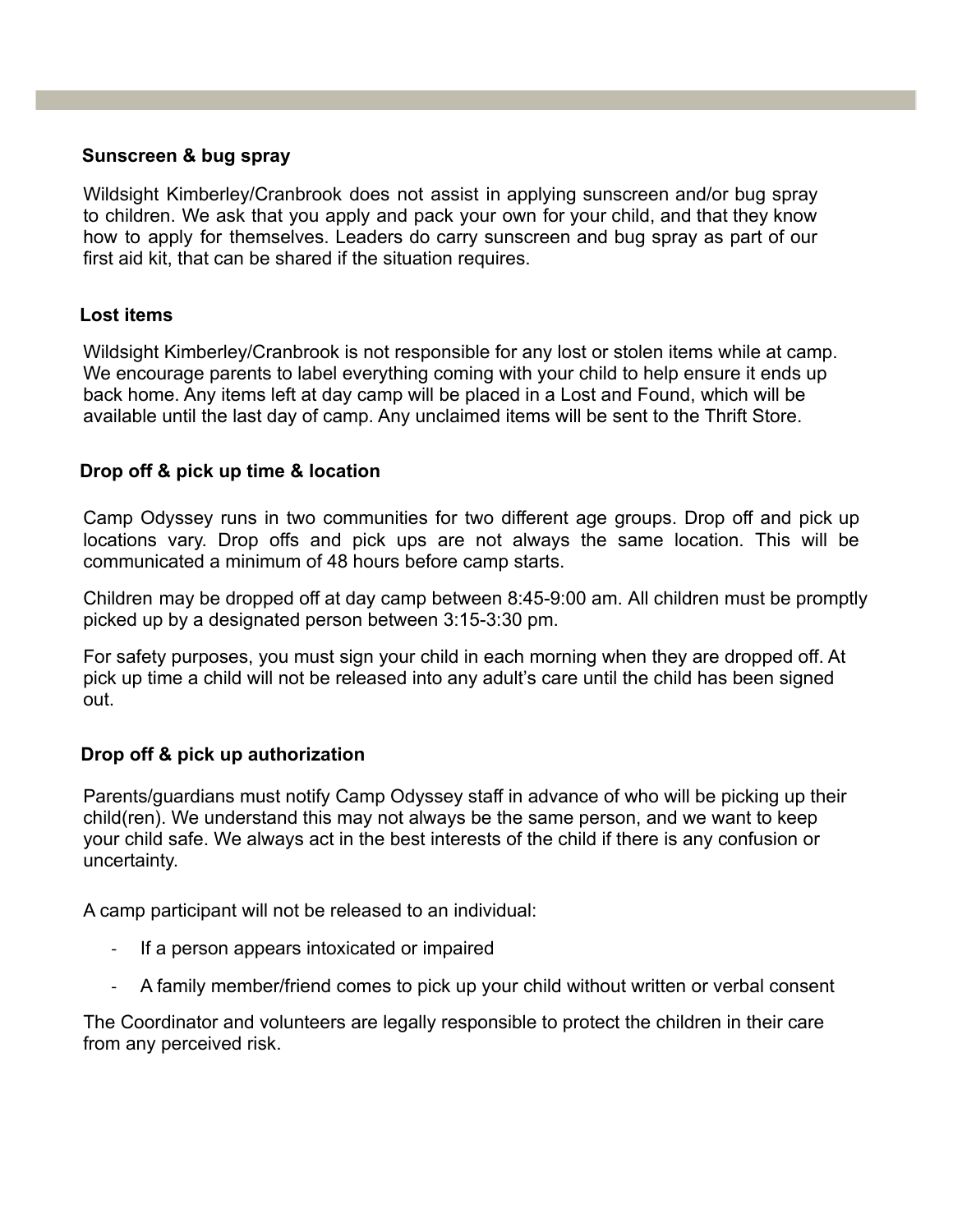#### **Inclement weather policy**

If the weather forecast is deemed unsafe for either staff or participants and we need to cancel programs for that day, we will notify you by telephone and/or email at least one hour prior to the time the program would have started. Financial refunds will not be given, but your child will be invited to participate on an alternate date, based on registration.

If the weather changes drastically throughout the day, we will move activities indoors and will not move forward with the planned outdoor activities. No refunds will be given.

#### **Extreme weather policy**

The Camp Coordinator will consult the forecast regularly, and weather-related safety is considered in all decision-making (i.e. how far to venture away from the building, how long to be outside, etc.).

In the case of predicted thunder and lightning or high-winds, the Program Coordinator will ensure participants are close to shelter so that it may be sought quickly should thunder and lightning or high-winds occur. During thunder and lightning and high winds, participants will stay under shelter (in the building, or under the picnic shelter, for example).

In the case of extreme heat (30C), day camp educators/volunteers will limit participants' length of exposure based on age/outerwear, and will constantly assess participants' comfort and safety, and watching for sign of heat related health issues.